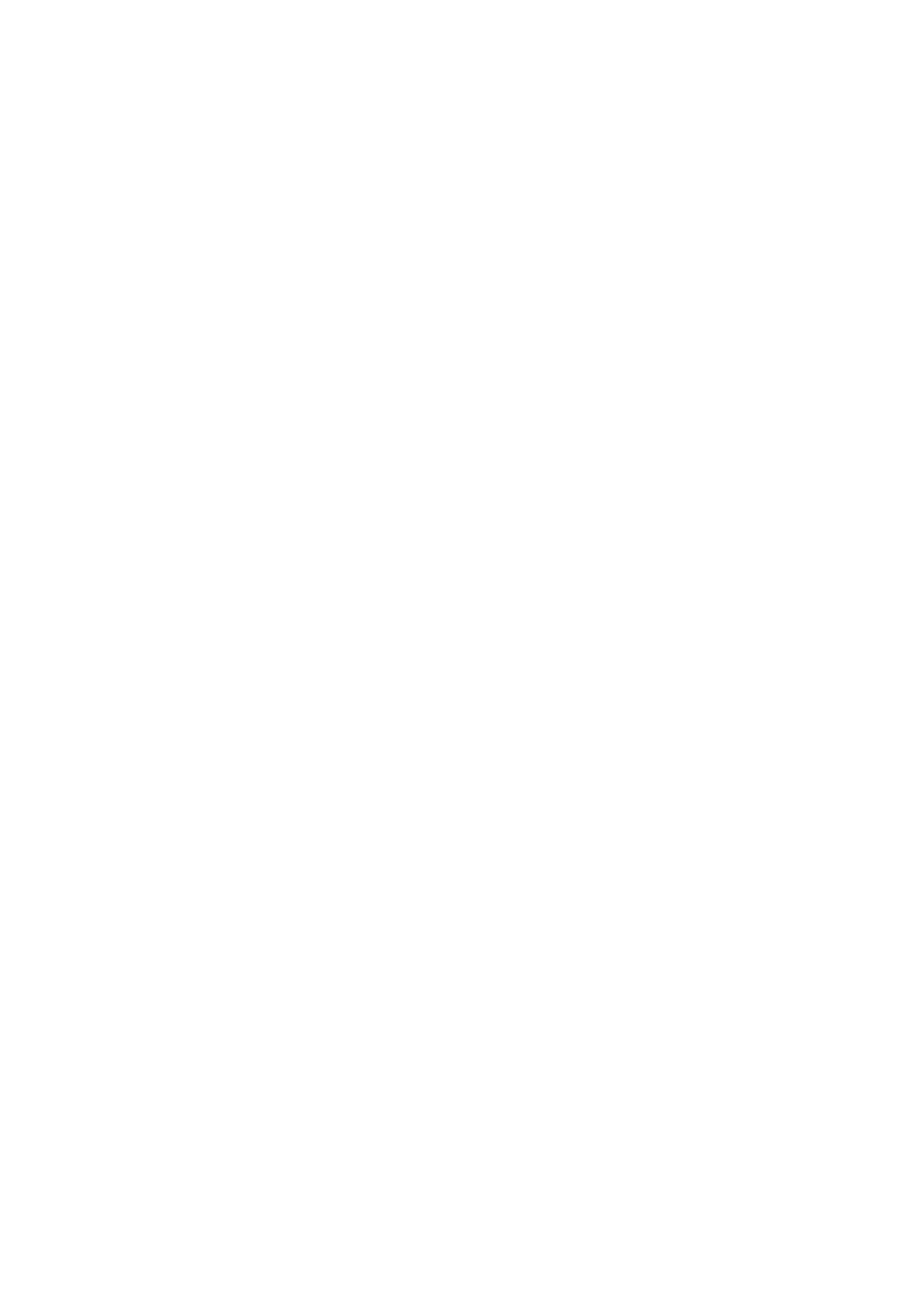## **POLICY FOR EMOTIONAL WELL BEING AT NORTHWAY SCHOOL**

The World Health Organisation's definition of mental health and wellbeing is "a state of well-being in which every individual realises his or her own potential, can cope with the normal stresses of life, can work productively and fruitfully, and is able to make a contribution to her or his community"

At Northway we consider the emotional health and wellbeing of our pupils, their parents or carers and staff is in their lives as extremely important and integral to our work.

Our mission statement sums this up:

"We are a positive and inclusive learning community in which all are valued and respected; we are passionate about developing self-confidence for all members of the school community. We work together, in a safe and stimulating environment to enable everyone to experience and celebrate success, develop independence and prepare for the future"

This policy outlines the ways in which we care for and nurture the emotional wellbeing of pupils, staff and families.

#### **We aim to be a school which**:

- Develops the potential of the whole child, providing appropriately differentiated strategies to address their special needs
- Works closely and supportively with parents and carers

#### **We aim to be a school where**:

- Everyone in school has a sense of belonging to the school community and feels safe, supported, valued and happy
- Teaching and learning is stimulating, focussed, challenging and fun
- There is a mutual sense of respect, care and responsibility
- All staff are supported to develop professionally

## **RATIONALE**

The emotional health and wellbeing of everyone at Northway School impacts on our vision and day to day practice; positive emotional wellbeing promotes ongoing school improvement and success in many ways including the following:

- Pupils engage more fully with learning
- Pupil behaviour is better
- Teaching is more effective
- Pupils make good progress and attain more
- Parents and carers are more involved in school life and their child's learning
- Positive and effective relationships between staff and pupils and staff and parents/carers are maintained
- Positive effect on staff attendance, job satisfaction, retention and recruitment and stability

We believe that by working to ensure everyone's emotional health and wellbeing, Northway is a happy community with motivated staff and pupils who are able to get the most out of their education.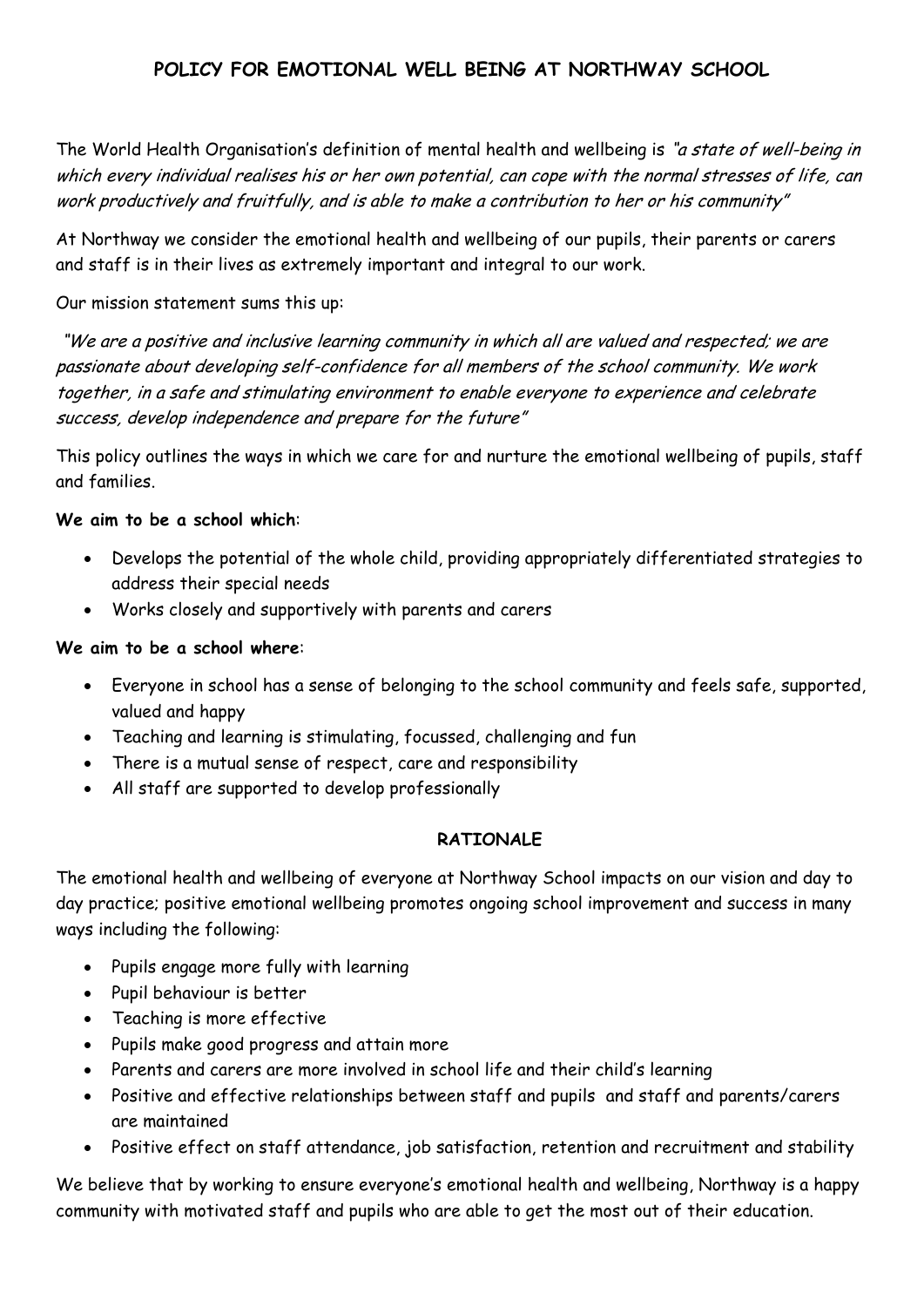#### **We promote the pupils voice through**:

- A School council that includes one representative from every class
- Regular meetings of the School Council to express their views on decisions that impact on them
- Whole school assemblies in which pupil views are elicited in ways they understand
- Inclusion in Annual Review reports of the pupils views of school
- Our vision that all pupils will develop a way to communicate



#### **We support and promote the involvement of parents and carers through:**

- A comprehensive programme of monthly workshops
- Aiming to establish positive relationships from the start of their childs placement
- Parents Open evenings in the Autumn and Spring terms
- Individual parent/school Annual Review meetings in the summer term
- Sports Days
- Weekly newsletters from class teacher and daily home school diaries
- Winter Show and summer leavers and trophies assemblies
- Surveying parental opinion through questionnaires etc
- Informative website; information put on facebook and other online sites
- Provision of a Family Support worker
- Signposting parents to external agencies for support
- Regular home visits by staff
- Behaviour support meetings
- Support with using symbols at home
- Courses on Makaton signing

#### **We provide an excellent environment and resources for learning through:**

- Provision of a purpose built school
- Large well -equipped classrooms
- Specialist areas for art, sensory play, cooking, drama, ICT
- An on-site swimming pool and instructor used by all pupils weekly
- Dance lessons and involvement in the borough Dance Festival
- An on-site library
- Extensive outdoor play spaces including a variety of apparatus
- Access to a large playing field and MUGA
- Pupils own gardening area
- Two minibuses that enable all classes to have weekly educational trips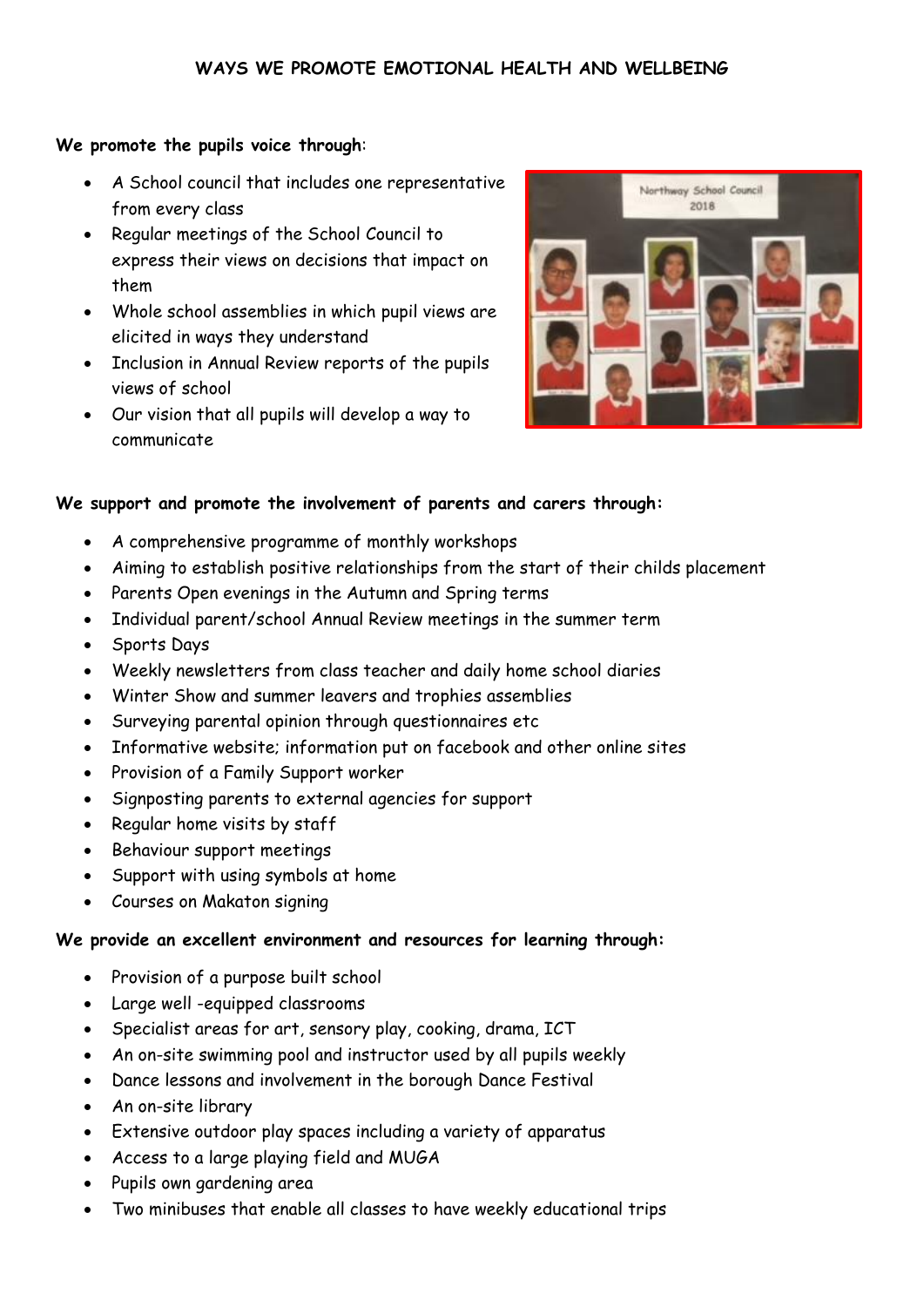## **We enhance pupil motivation and learning through:**

- A stated ethos of positive reinforcement
- The Northway Tree of Success and a set of Golden Rules applicable to pupils and staff
- Consistent reward systems in place in all classes
- Twice weekly whole school assemblies to present class certificates and leaves for following the Golden Rules
- Celebration of all achievements with certificates, medals and leaves
- A stimulating and varied timetable including opportunities for physical, creative and intellectual development
- A curriculum that takes account of individual learning styles and eg provides for movement/sensory breaks etc
- Opportunities to participate in nationwide events such as Red Nose Day, Anti-bullying week, world Mental Health Day and others through meaningful activities
- Provision of breakfast if necessary, healthy snacks and a choice of menu for lunch

 $\bullet$ 

# **We enhance pupil self-esteem, confidence, safety and personal development through**:

- Having a structured timetable, clear expectations and a broad and balanced curriculum that relates to individual need
- Using of the SCERTS model to assist pupils in regulating their emotions
- Recognition of the background of individual pupils and their physical, social, emotional and individual learning needs
- Encouraging positive, caring and constructive relationships between pupils and their peers and between pupils and staff
- Provision of support to develop use of augmentative communication such as signing and use of PECS and symbols
- Many opportunities to develop social independence and self- help skills
- Opportunities to engage in activities and visits to Art galleries, the cinema, shops etc related to the curriculum
- Promoting an awareness of their own and others emotions
- Our ethos of acknowledgement and reinforcement of all progress and attainments however small
- Maintaining Medical Care plans for all pupils who need these
- Individual Behaviour Plans as appropriate to enable pupils to remain safe and calm
- Programmes to help pupils understand e safety

# **The Head teacher and senior leaders will work with the Governing Body and**:

- Ensure and monitor the provision of a safe, healthy working environment
- Ensure that all staff are treated in an equitable, fair, sensitive and confidential manner
- Set positive role models
- Support efforts to promote emotional health and wellbeing
- Encourage staff in maintaining a healthy work life balance and provide support as necessary